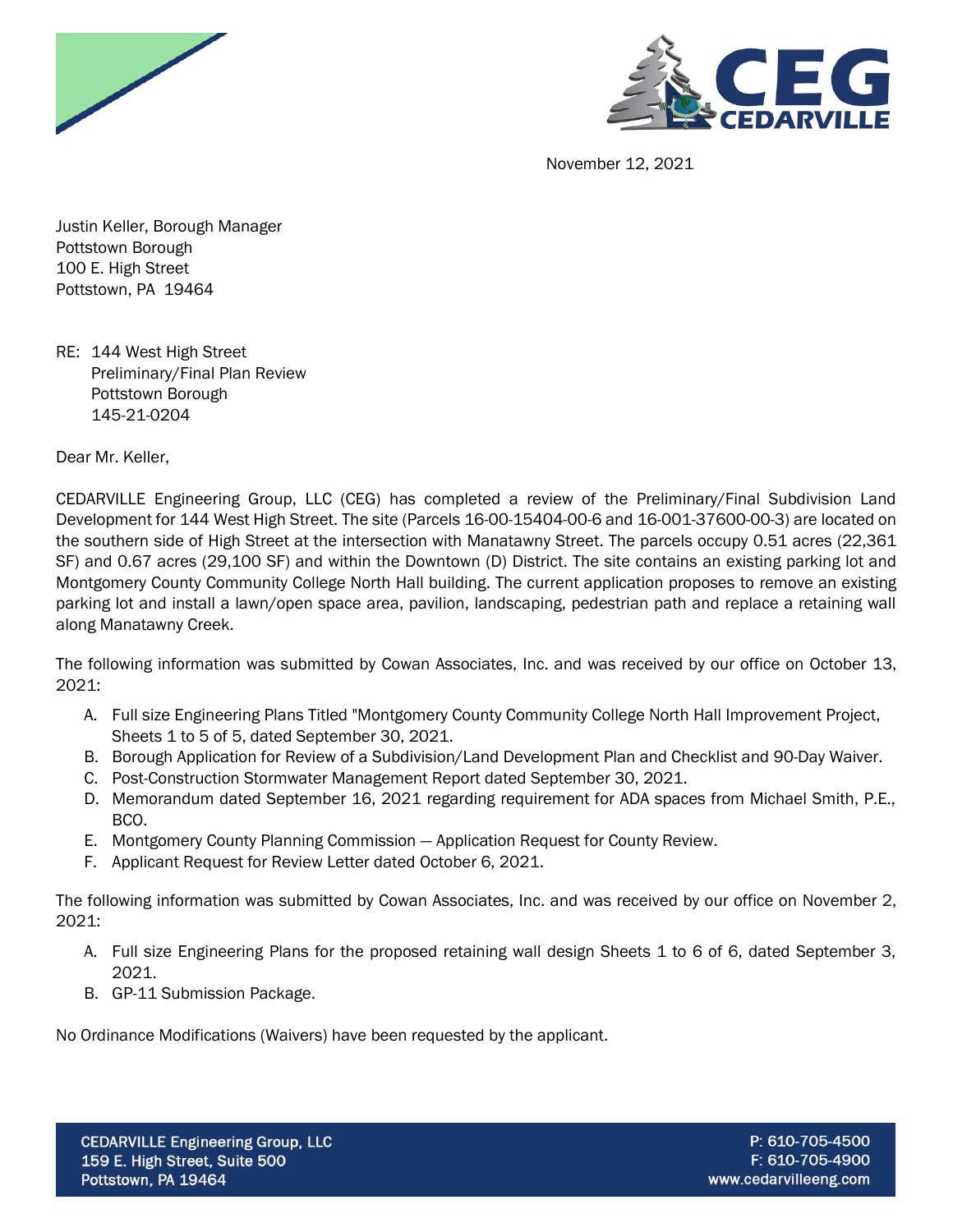

The Plans have been reviewed for compliance with Chapter 8 – Floodplains, Chapter 9 – Grading and Excavating, Chapter 22 – Subdivision and Land Development, Chapter 26 – Water; Part 2 – Stormwater Management, and Chapter 27 - Zoning.

The following comments are offered for consideration:

## Chapter 8 Floodplains:

*1. Section 8-402.A.(1) Within any floodway area, no encroachments, including fill, new construction, substantial improvements, or other development, shall be permitted unless it has been demonstrated through hydrologic and hydraulic analyses performed in accordance with standard engineering practice that the proposed encroachment would not result in any increase in flood levels within the community during the occurrence of the base flood discharge.*

*Section 8-402.A.(2) No new construction or development shall be allowed unless a permit is obtained from the Department of Environmental Protection regional office.*

*Section 8-502.A. No new construction, alteration, or improvement of buildings and any other type of permanent structure, including fences, shall be permitted in the floodway or the one-hundred-year floodplain.*

*Section 8-502.B. Placement of fill within the one-hundred-year floodplain is prohibited.* 

*Section 8-504 Improvements to Existing Structures in Floodplain Conservation District.*

## *[Ord. 2146, 2/8/2016]*

*The following provisions shall apply whenever any improvement is made to an existing structure located within any Floodplain Conservation District:*

- *A. No expansion or enlargement of an existing structure shall be allowed within any floodway area that would cause any increase in the elevation of the base flood elevation. Any expansion or enlargement of an existing structure shall be at an elevation of 1 1/2 feet above the base flood elevation.*
- *B. No expansion or enlargement of an existing structure shall be allowed within any AE Area/District with floodway, as defined in § 402B, which would, together with all other existing and anticipated development,*  increase the BFE more than one foot at any point. Any expansion or enlargement of an existing structure *shall be an elevation of 1 1/2 feet above the base floor elevation.*
- *C. No expansion or enlargement of an existing structure shall be undertaken in the direction of the stream bank.*
- *D. Any modification, alteration, reconstruction, or improvement of any kind to an existing structure, to an extent or amount of 50% or more of its market value, shall constitute a substantial improvement and shall be undertaken only in full compliance with the provisions of this chapter.*
- *E. Historic structures undergoing repair or rehabilitation that would constitute a substantial improvement as defined in this chapter must comply with all chapter requirements that do not preclude the structure's continued designation as an historic structure. Documentation that a specific chapter requirement will cause removal of the structure from the National Register of Historic Places or the State Inventory of Historic Places must be obtained from the Secretary of the Interior or the State Historic Preservation Officer. Any exemption from the chapter requirements will be the minimum necessary to preserve the historic character and design of the structure.*
- *F. The above activity shall also address the requirements of the 34 Pa. Code, as amended, and the 2006 IBC and the 2006 IRC.*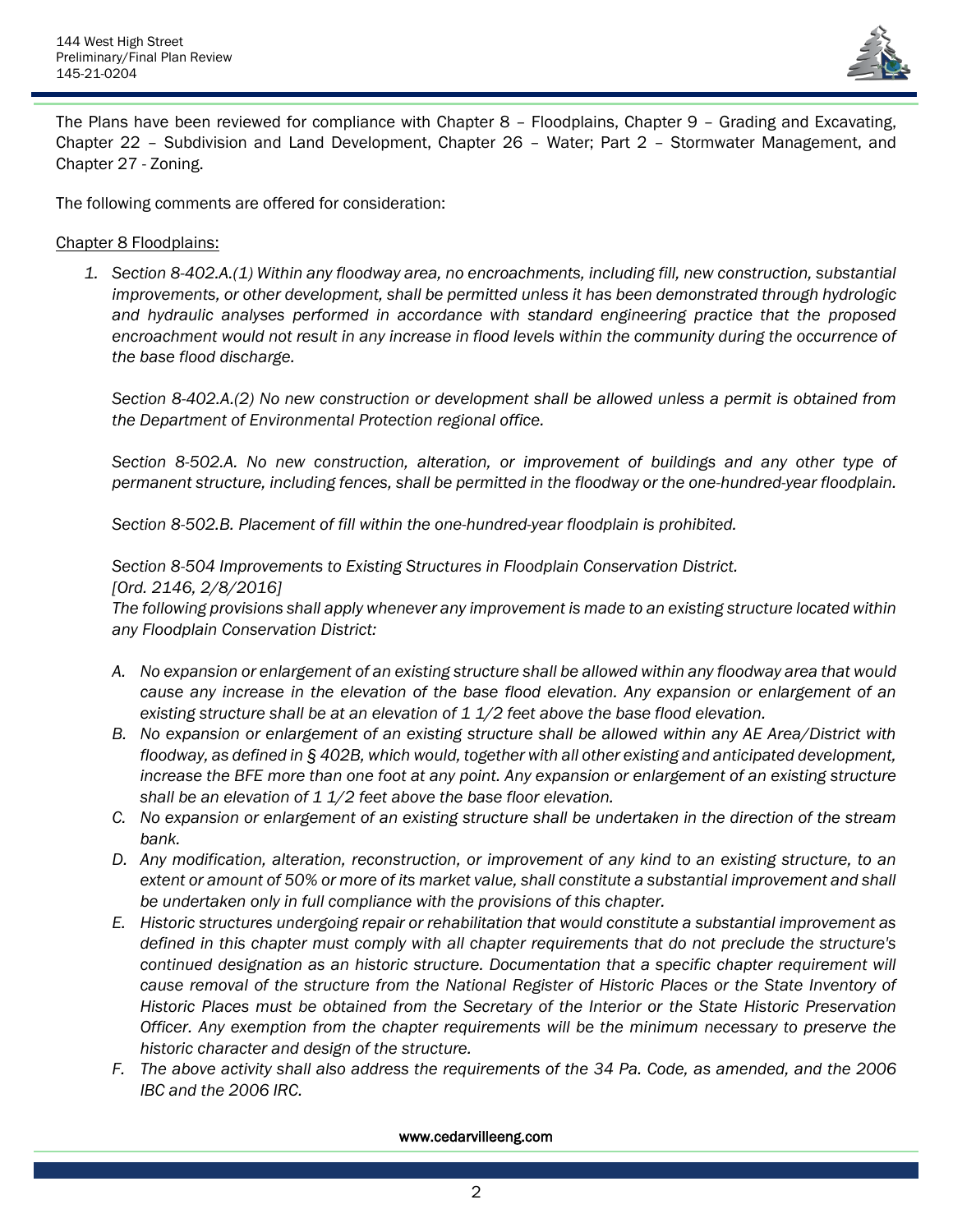

The Plan proposed the following construction within the FEMA floodway:

- Placement of fill in the area of the 137 contour.
- Construction of a retaining wall adjacent to the Manatawny Creek, to the south of the parcel.
- Future anticipated construction of a pergola adjacent to the Manatawny Creek, located at the west end of the property and encroaching on the property to the west.

The following shall be provided:

- A Hydrologic and Hydraulic Analysis (HEC RAS) shall be provided, demonstrating no net increase in flood elevation upon completion of the referenced improvements.
- Applicable Chapter 105 Permits as required by DEP shall be provided prior to Plan recording.

# Chapter 9 Grading and Excavating:

2. *Section 9-105.A - The amount of site alteration proposed.*

The following information shall be provided:

- A topsoil stockpile surrounded with silt sock shall be shown on the Plan. A Sequence of Construction shall be provided on the Plan. The following shall be provided:
	- $\circ$  The sequence shall address the removal of materials from the site and how the existing paving will be disposed of.
	- $\circ$  A specific sequence shall be provided for work proposed within Manatawny Creek, to clearly specifying the placement of the cofferdams, dewatering pump, and desilting facility.
- Seeding specifications proposed for the site shall be appropriate for areas subject to periodic flood inundation. The Plans propose Ernst Mix 180 or 181-1 Seed Mix (appropriate for rain gardens) in the vicinity of the proposed wall; however, the application of this mix is limited to the property to the south. This shall be clarified.
- The downstream end of the cofferdam must be closed off to prevent back flow into the work area.
- The top and bottom of bank elevations of Manatawny Creek shall be clearly shown.
- The location of the pump and desilting facility/pumped water filter bag shall be shown on the Plan.
- Erosion and sedimentation controls shall be extended to the south and west of the proposed wall to adequately manage sedimentation in the area of the wall.
- Clarification as to how construction traffic will access the rock construction entrance as shown. If the intent is to access via the existing paving, this shall be noted in the construction sequence.
- 3. *Section 9-109.B - A narrative report describing the project and giving the purpose and the engineering assumptions and calculations for control measures and facilities.*

An Erosion and Sediment Control Narrative and Calculations shall be provided, to include the following:

- Calculations to support silt sock sizing.
- Supporting calculations associated with the proposed cofferdam, to demonstrate accordance with the manufacturer's specifications, as required by the Pennsylvania Erosion and Sedimentation Control Manual.

## Chapter 22 Subdivision and Land Development:

*4. Section 22-202 – Formal Application Procedure.*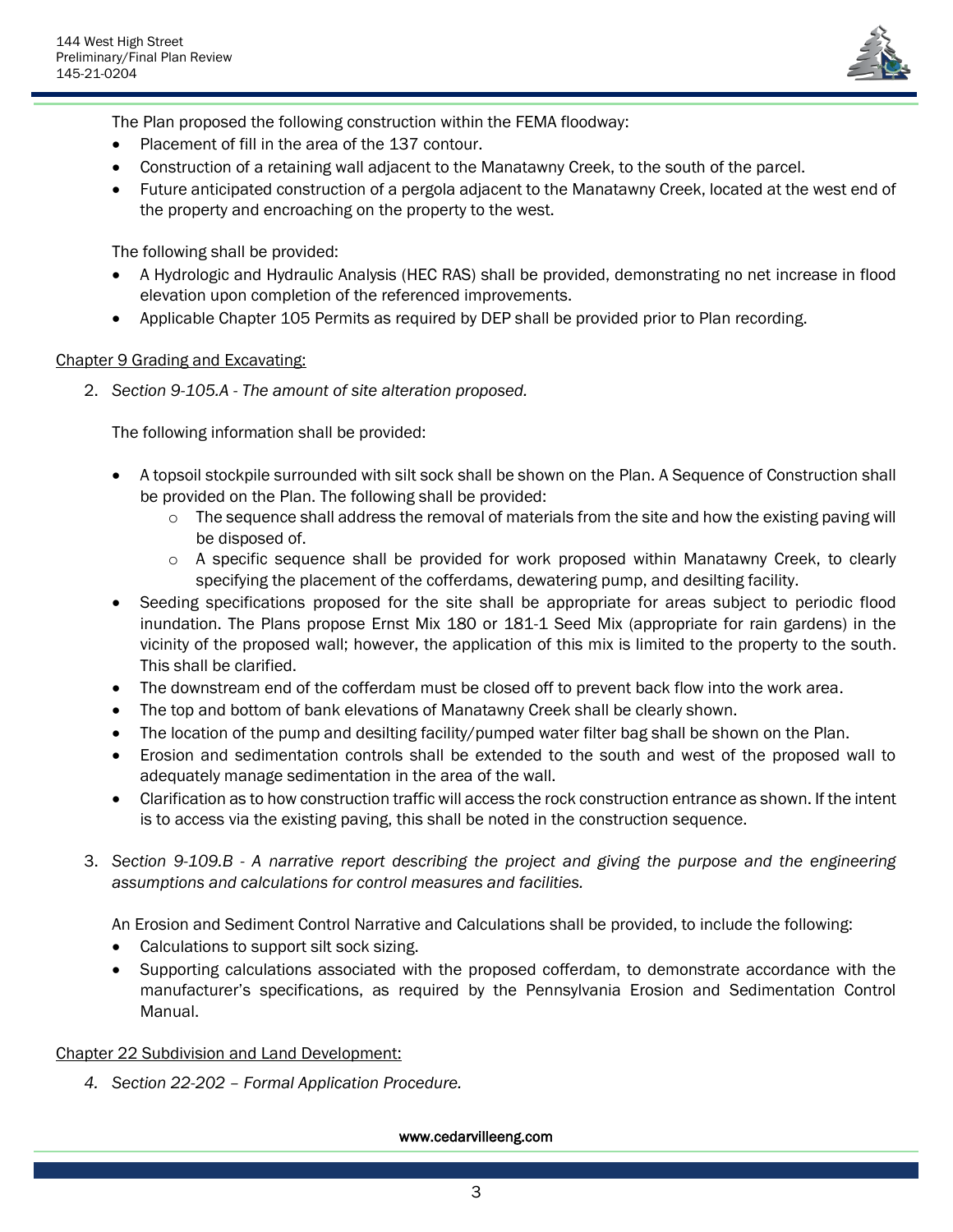

The Plans currently do not reference whether this is a Preliminary Plan or Preliminary/Final Plan.: this shall be referenced on the Plan. If the applicant proposes to submit this Plan as a Preliminary/Final Plan, CEG offers no objection to consideration of a waiver from this section of the Ordinance; however, this relief must be formally requested by the applicant in writing prior to consideration.

*5. Section 22-400.2.A Show the boundary of the parcel and label the bearing and distances.*

The following shall be addressed:

- The reference ownership of the property to the south as "Reading Company" however the is no parcel boundary shown which defines the line associated with the right-of-way of High Street and Manatawny Street. This shall be clearly shown on the Plan. The property boundary between the Pottstown owned road between the two subject parcels and the railroad ROW must be provided.
- Ownership of the 33-foot strip of land located between Parcels 160015404006 and 160013760003 shall be clarified. This strip currently includes improvements associated with the applicant's property, including those associated with the existing North Hall building and the existing driveway accessing the existing parking lot which is to be removed. The following shall be addressed based upon ownership of this strip:
	- o If this strip is owned or is to be owned by Pottstown Borough:
		- The right-of-way associated with the proposed configuration of Manatawny Street will need to be revised to conform with the alignment and shall encompass the entire width of Manatawny Street.
		- **EXECT** A Subdivision Plan will be required to be submitted and recorded concurrently with the Land Development Plan to accommodate the change in parcel boundary lines.
		- **•** The Plans show that the proposed Manatawny Street alignment is to connect with a "paved alley" located within property owned by the Reading Company and not contiguous with Borough right-of-way. Evidence of an easement or other documentation deemed acceptable to the Borough Solicitor.
		- **E** Signage and pavement marking shall be required to ensure adequate circulation is maintained at point where Manatawny Street's width decreases to less than 22 feet. Proposed traffic patterns shall be subject to the Borough's review and approval.
	- o If this strip is owned or is to be owned by the applicant:
		- If it is confirmed that the strip is currently owned by Pottstown Borough, vacation of the rightof-way, in a form and subject to approval by the Borough Solicitor, shall be required.
		- **EXECT** A Subdivision Plan will be required to be submitted and recorded concurrently with the Land Development Plan to accommodate the change in parcel boundary lines.
		- **•** An easement or appropriate documentation, to the satisfaction of the Borough Solicitor, shall be prepared, approved, and executed to permit the connection as proposed.
- *6. Section 22-400.3.A – Show physical features and topography on the property surrounding the subject parcel for a distance of 100 feet unless a greater distance is deemed necessary by the Zoning Officer because of unconventional topographic conditions.*

*§ 22-A402.1 – Within 100 feet of any part of the land being subdivided or developed: the location, names, width, radii, curbs, sidewalks, and surface conditions of existing streets and alleys; the location and dimensions of existing rights-of-way and easements; the location of watercourses, floodplains, floodways, sanitary sewers, storm drains and catchments, utilities above and below ground; the location and width of existing curb cuts and/or driveways; the location of any zoning district boundary, municipal or county boundary, or recreational area; and other similar features.*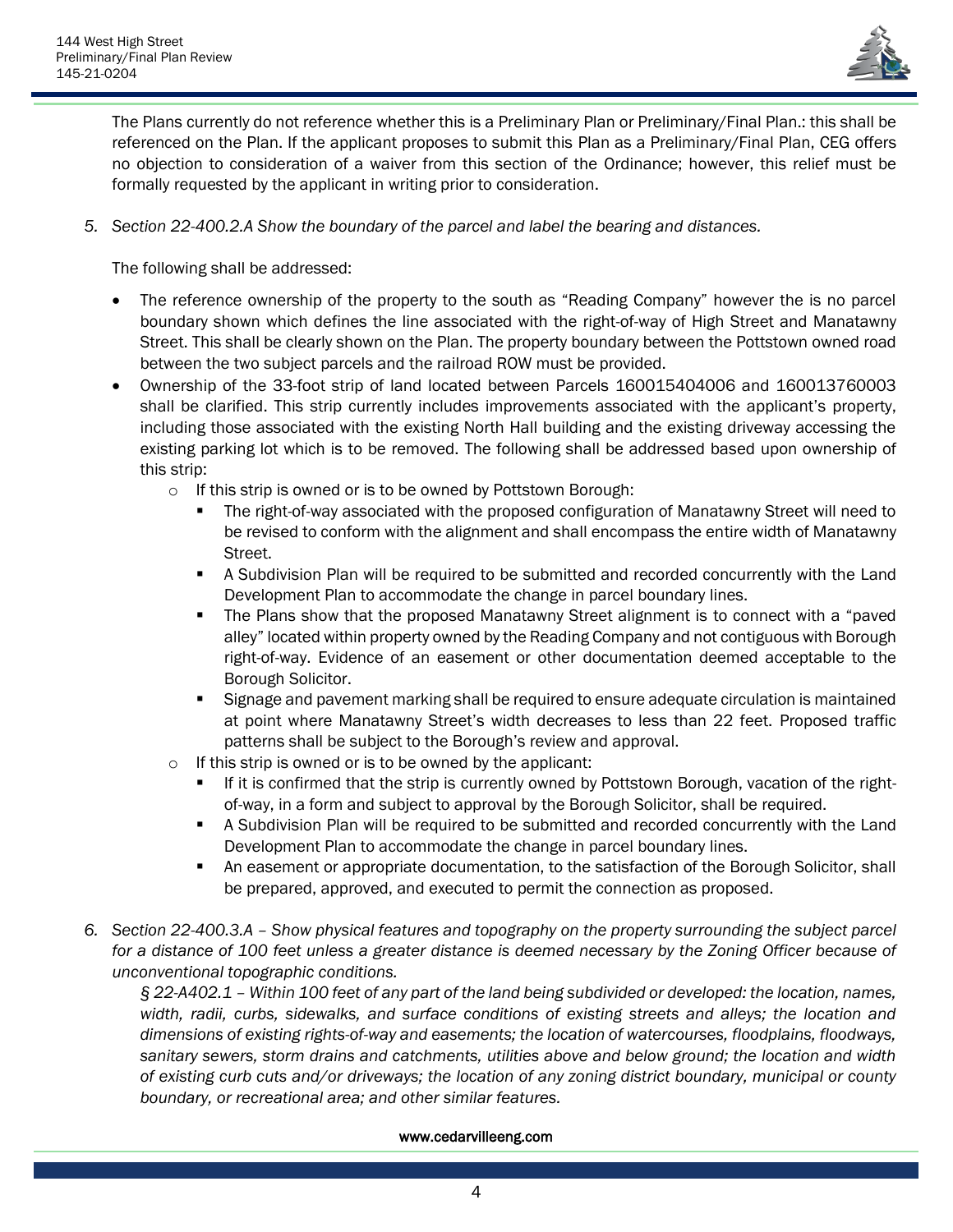

*§ 22-A402.2 – Within 100 feet of any part of the land being subdivided or developed: contour lines and elevation data; the location of existing structures and their use; parking areas; and significant landscape features.*

The Plan shall be revised to provide the above referenced information. CEG offers no objection to consideration of a partial waiver to the above section of the Ordinance; conditioned upon:

- Topography and dimensioning associated with the "Paved Alley" to the south of the existing building (North Hall) on Parcel 160013760003 shall be shown for the entire width of the alley, to the eastern edge of the building.
- Topography sufficient to clearly shown existing top and bottom of bank, from High Street south to the limits of wall construction, shall be shown.
- *7. Section 22-400.4.A.2(a) From the proposed building(s) to front, side and rear property lines.*

Show dimensional lines from the future proposed pergola to the property lines. As currently shown, the lot line crosses the area labeled "Proposed Pergola (Future Work)" encroaches onto the adjoining Reading Company property to the west. The Plan shows a "Proposed right of Entry Easement No. 2" encompassing the future pergola on the Reading Company Property; the applicant shall confirm:

- If this easement is for temporary construction purposes. If this is the case, the parcel boundary will need to be reconfigured to encompass the pergola, which will require concurrent submission of a Subdivision Plan.
- If the easement is to be provided as a permanent easement for use associated with the pergola on the adjacent property, this easement shall be subject to review and approval by the Borough Solicitor.
- *8. Section 22-400.4.A.3 - All plans shall clearly note:*

*(a) "The proposed building(s) shall be staked in the location as shown on the plan and approved by the Building Inspector/Zoning Officer prior to the issuance of a building permit. Also, setback or separation dimensions as indicated on the plan shall be maintained throughout the construction. Field adjustments for building location may require an amended plan, subject to the discretion of the Borough or its representatives.".*

The above referenced note must be added to the Plan.

*9. Section 22-400.4.E - Scaled architectural/construction drawings of the new building(s) shall be submitted with the subdivision and/or land development plans.*

The architectural drawings for the future pergola shall be provided.

*10. Section 22-400.5.B The plan shall include the seal and signature of the engineer or surveyor who prepared the plan and a statement verifying the accuracy of the survey. The plan shall also include blocks for the certification of the owner and approval of Borough Council, the Pottstown Planning Commission, and the Montgomery County Planning Commission. Samples are included in Appendix A4, Section A408, located at the end of this chapter.*

*Section 22-A408.2 The seal of the engineer or surveyor shall certify to the accuracy of the survey, the drawn plan, and the placement of all monuments.* The following must be added to the plans: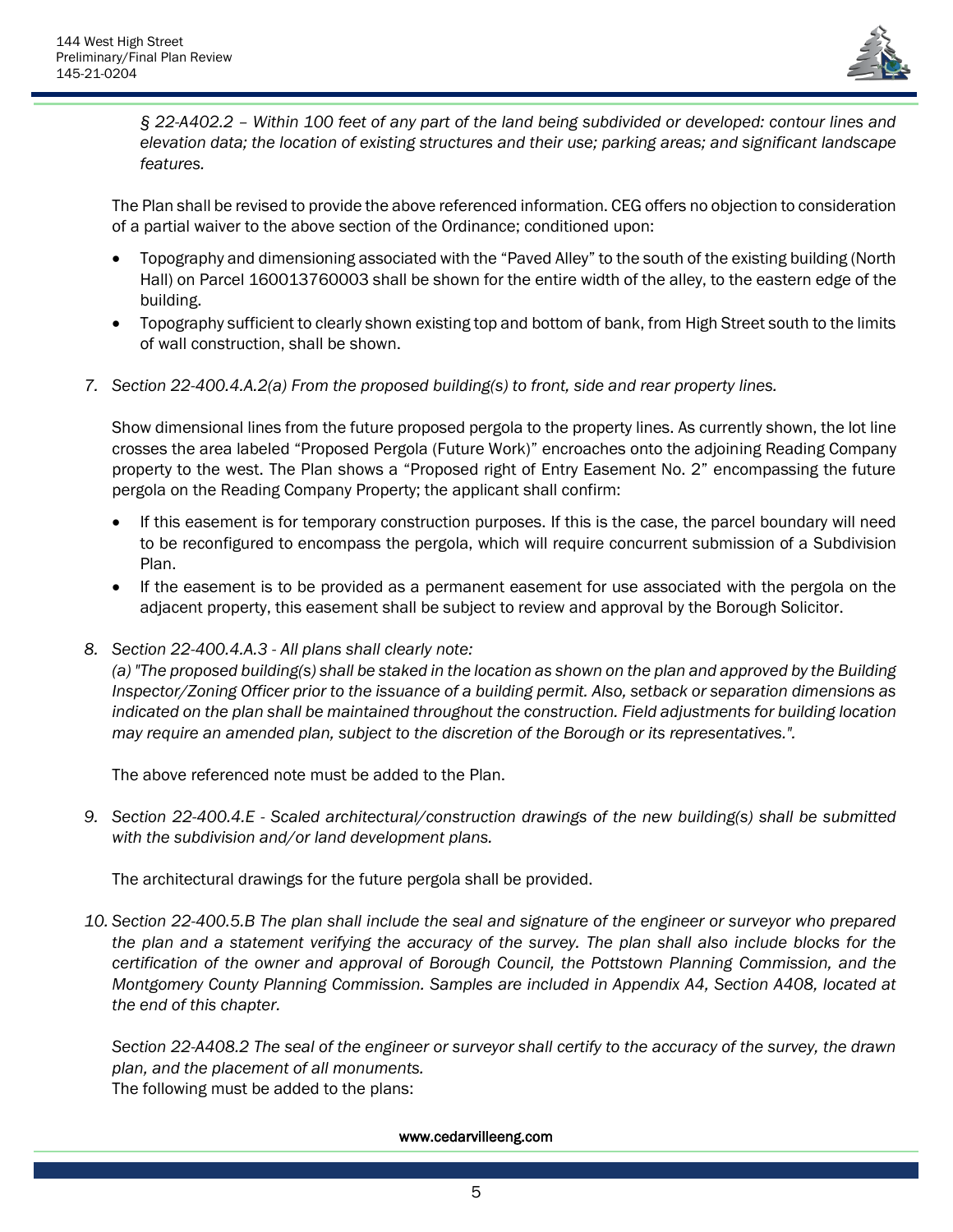

- Engineer's seal to be provided on the Plan prior to acceptance.
- In addition to the already provided Surveyor's signature, their seal must be added to the Plans.
- *11. Section 22-A401.2 The name, address, and telephone number of the owner of record.*

A phone number for the owner shall be provided on the Plans.

*12. Section 22A-401.9 Zoning district lines, where applicable*

The boundary between the Gateway West District and Downtown District to be shown on the Plans.

*13. Section 22A-403.9. – Identification of features (On site) Zoning district lines, where applicable.*

The limits of wetlands shall be show on the Plan, as delineated by wetlands scientist. If no wetlands exist, certification shall be provided stating this, from a qualified wetlands scientist.

*14. Section 22-A404.3 - The layout of buildings, parking lots, driveways, and access points to existing streets. Where applicable, compliance with American Disabilities Act requirements shall be shown. Plans, including sizes and materials, for private drives; parking areas and the layout of parking spaces and aisles; loading areas; and trails and plazas. A statement of the intended use of all nonresidential lots, or in the case of land developments, building units, with reference to restrictions of any type that exist or will exist as covenants in the deed for the lots or units contained in the subdivision and, if covenants are recorded, including the book and page number from the County deed records.*

The following must be addressed:

- Additional spot elevations, slopes, and applicable ramp details must be provided to demonstrate compliance with ADA requirements, where the proposed paved pathway meets the "cheek wall" shown adjacent to High Street along with the High Street sidewalk.
- The proposed removal of the parking areas includes the removal of handicap accessible parking. A Plan shall be provided addressing:
	- $\circ$  The area where the ADA parking spaces that have been removed will be replaced.
	- $\circ$  Full ADA accessibility from the above referenced spaces to the portion of North Hall which currently accommodates ADA access.
- Plans shall clearly show how ADA access shall be maintained from High Street and North Hall to the proposed pergola. If a portion of the proposed paved pathway is to be used for this accessibility, spot elevations shall be provided to demonstrate compliance with current ADA standards and specifications.
- *15. Section 22-A404.6 - All final easements or rights-of-way where provided for or owned by public services or private agreement and any limitations on such easements or rights-of-way. Rights-of-way shall be shown and identified accurately on the plan, and easements either shall be shown or described specifically on the plan. Easements should be located in cooperation with the appropriate public facilities.*

The following must be addressed:

• If the alley to the rear of the building is to serve as an extension of public access from Manatawny Street, an access easement shall be required to encompass the paved alley to the south of North Hall. If this easement currently exists, it shall be shown on the Plan with reference to where this easement information was obtained from clearly referenced.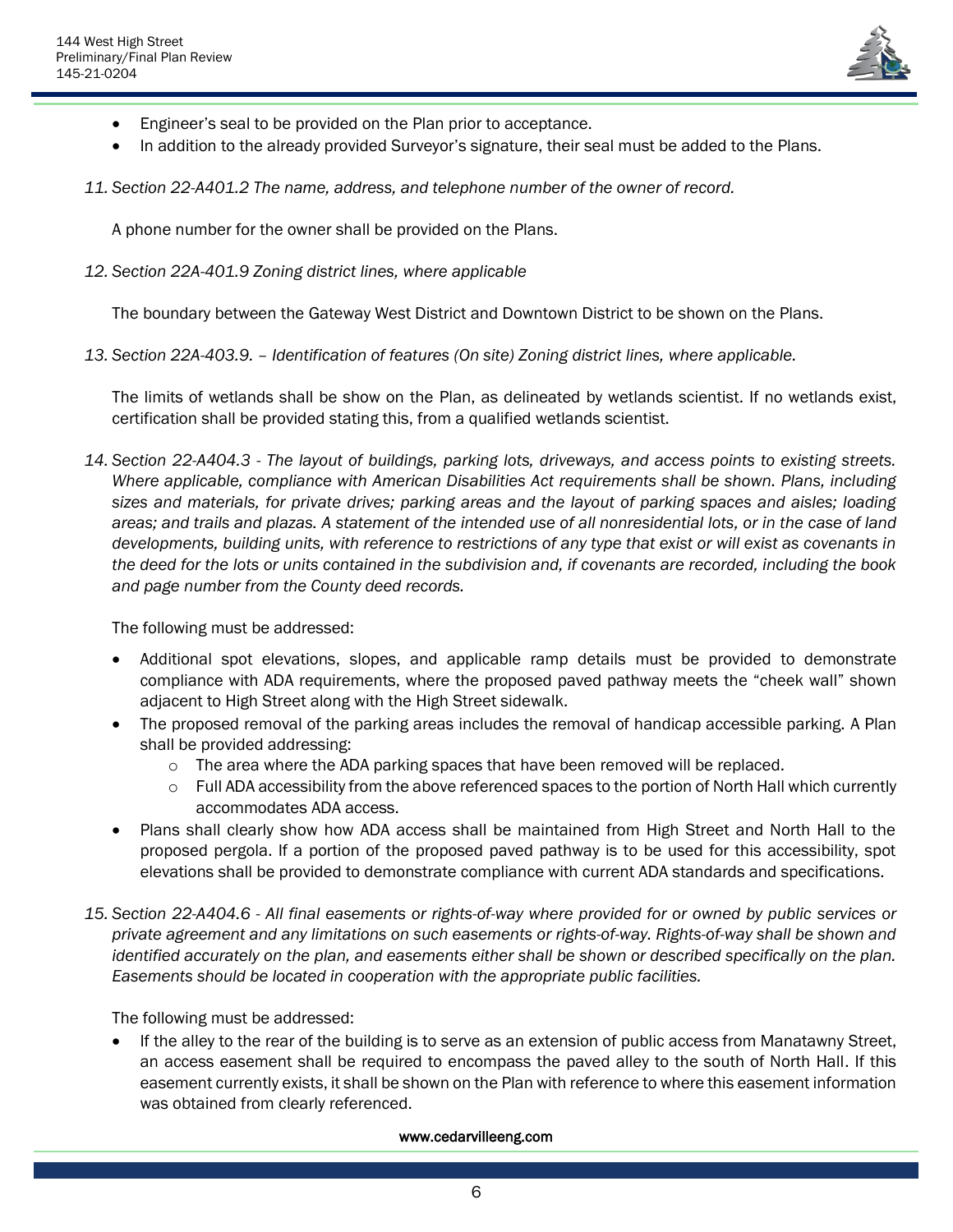

- A "Proposed Right of Entry Easement No. 1" is shown, encompassing the proposed and existing wall to the south of the subject tract, located on the Ready Company property. It shall be clarified as to whether this is a temporary easement used for construction purposes only. Clarification as to ownership and maintenance responsibilities associated with the wall shall be provided. If the wall is to be maintained by the applicant, the easement along with any associated agreements shall be reviewed and deemed acceptable by the Borough Solicitor. If this easement is not deemed acceptable, reconfiguration of this lot line and the submission of a concurrent Subdivision Plan may be required.
- A "Proposed Right of Entry Easement No. 2" is shown, encompassing the proposed future pergola which encroaches on the Reading Company property. It shall be clarified as to whether this is a temporary easement used for construction purposes only. Clarification as to ownership and maintenance responsibilities associated with the wall shall be provided. If the wall is to be maintained by the applicant, the easement along with any associated agreements shall be reviewed and deemed acceptable by the Borough Solicitor. If this easement is not deemed acceptable, reconfiguration of this lot line and the submission of a concurrent Subdivision Plan may be required.
- As referenced previously, ownership of the 33-foot area between Parcels 16001540006 and 16001376003 shall be clarified. If this parcel is to be owned and maintained as public right-of-way by the Borough, it will need to be reconfigured to fully encompass Manatawny Street.
- *16. Section 22-503.1 – Total Number. The total number of trees required by this chapter shall be determined by computing the number of trees needed for street frontage, parking lots, and open space, and adding the results. When the sum results in a fraction, the fraction shall be rounded up to the next higher whole number. Existing trees more than three inches in caliper may be counted toward the total.*

*Section 22-504 - In areas of any developed lot where there are no buildings, one shade tree shall be provided for every 8,000 square feet of total lot area. This shall be in addition to trees required for street frontage and parking lots.*

*Section 22-505.1 - Except as modified by Chapter [25,](https://ecode360.com/14223187#14223187) Trees, of the Code of Ordinances of the Borough of Pottstown, as amended, shade trees shall be provided along street frontage.*

*Section 22-508.1 - Trees shall be uniformly distributed along the perimeter of parking areas and within the interior of parking areas in a quantity of not less than one tree per every eight parking spaces.*

*Section 22-503.2 Planting Specifications. When planted, all trees must be at least 12 feet high, with a minimum caliper of 2 1/2 to three inches in diameter measured six inches above the ground. The trees shall be deciduous, symmetrical in shape, with a trunk that is clean and straight, and without branches for a distance of seven feet above the ground. All trees must be guaranteed for a minimum of 18 months and conform with the recent edition of the American Standard for Nursery Stock published by the American Association of Nurserymen.*

Landscaping is being proposed as shown on the Landscaping Plan, Sheet SSP-3. The Proposed Tree Schedule shall be updated to demonstrate compliance with the quantities and sizes as required in accordance with the above referenced Ordinance section.

*17. Section 22-A512.1.C – Outdoor lighting shall be designed, located and mounted at heights no greater than 12 feet above grade for non-cut-off lights, or 20 feet above grade for cut-off lights.*

The applicant shall confirm whether site lighting is proposed. If no lighting is proposed, a note shall be included on the Plan referencing this. If lighting is proposed, a Lighting Plan shall be required to demonstrate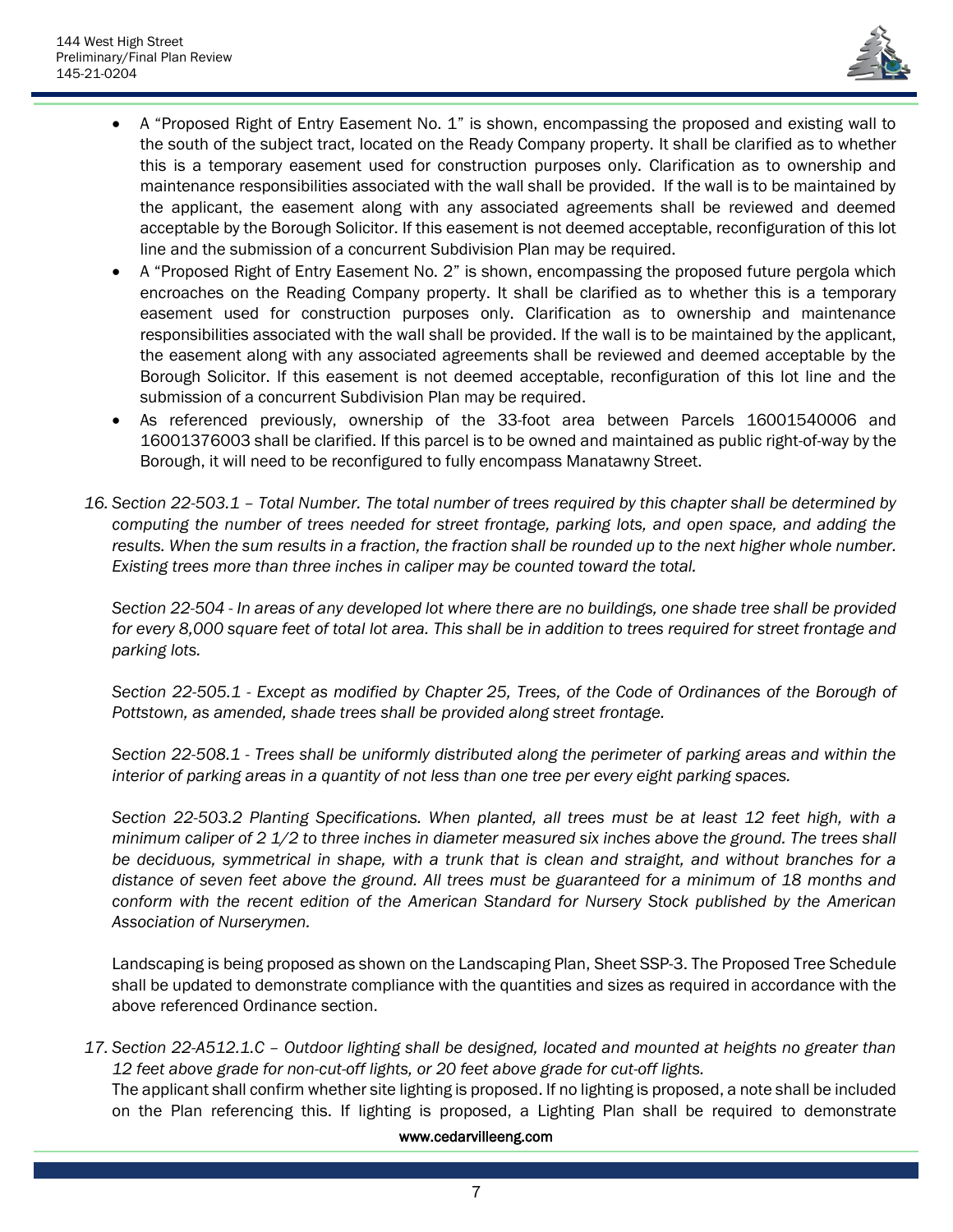

compliance with the criteria set forth in Sections 22-A512 through 22-A514 of the Subdivision and Land Development Ordinance.

*18. Section 22-A519.2 - Storm Drainage. Provision of storm sewers, inlets, catch basins, and manholes shall meet the requirements and the approval of the Borough Engineer as regards to both design and location. All catch basins shall be connected to a manhole.*

If proposed Manatawny Street is to be owned and maintained by Pottstown Borough, a Plan and supporting calculations associated with the inlets and storm sewer shall be provided. Profiles of storm sewer shall be provided as part of the profile of Manatawny Street, as referenced below.

*19. Section 22-A520.2 – Dead-end Streets. Dead end street are prohibited, unless designed as cul-de-sac or design for access exclusively to neighboring tracts.*

If proposed Manatawny Street is to be owned and maintained by Pottstown Borough, or privately owned to be used by the public, an access easement from the Reading Company, along with approval from the Reading Company for the improvements proposed shall be required. If this information is not provided, Manatawny Street shall be designed as a cul-de-sac street in accordance with the applicable sections of the Ordinance.

*20. Section 22-A520.2 – Dead-end Streets. Dead end street are prohibited, unless designed as cul-de-sac or design for access exclusively to neighboring tracts.*

If proposed Manatawny Street is to be owned and maintained by Pottstown Borough, an access easement from the Reading Company, along with approval from the Reading Company for the improvements proposed shall be required. If this information is not provided, Manatawny Street shall be designed as a cul-de-sac street in accordance with the applicable sections of the Ordinance.

*21. Section 22-A521.3 – Streets approaching intersections shall be as near perpendicular to one another as is practical. At an intersection, the grade of the dominant street shall be continuous; the grade of the subordinate streets shall have an approach that is as near level as is practical. Intersection streets of equal classification shall have approaches that are as near level as is practical.* 

If proposed Manatawny Street is to be owned and maintained by Pottstown Borough, or is to be owned an maintenance as a private street to be utilized by the public, the following shall be addressed:

- The horizontal alignment of Manatawny Street at the intersection with High Street shall be revised to align perpendicular to High Street.
	- A profile of Manatawny Street shall be provided to demonstrate that a leveling area is being provided in accordance with the above referenced section of the Ordinance.
- *22. Section 22-A522 – Streets alignment*

*Section 22-A522.1 - Directional Changes. Changes in street direction including horizontal curves, radii, super elevation of curves, and tangents between revers curves shall be by classification of street and in accordance with the current edition of a Policy on Geometric Design of Highways and Streets, American Association of State Highway Transportation officials.*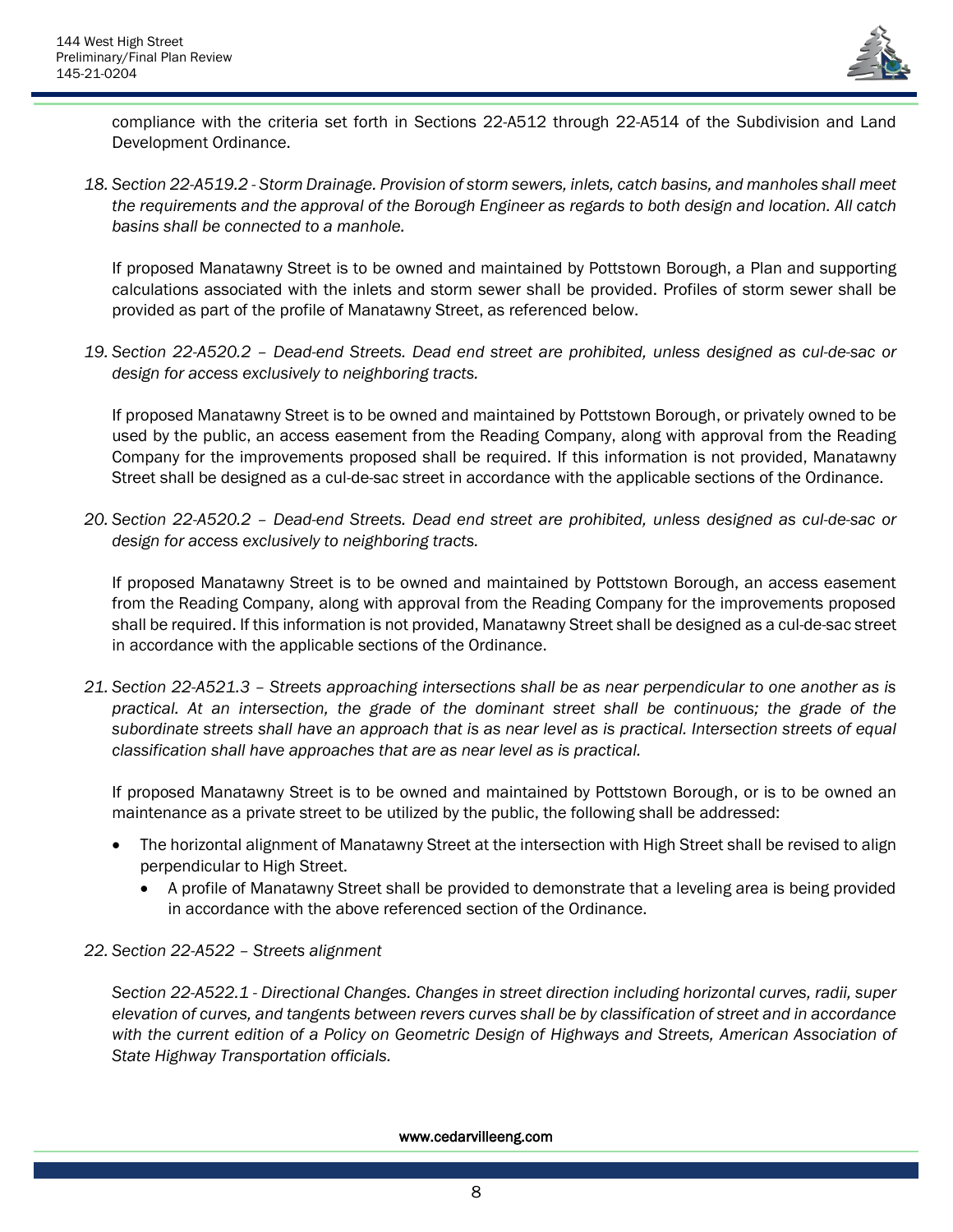

*Section 22-A522.2 - Grades. There shall be a minimum centerline grade of three-quarters percent and a maximum centerline grade of 10 percent on all streets. For distance up to 1,5000 g=feet, grades exceed 10 percent may be permitted on recommendation of the Borough engineer.*

*Section 22-A522.3 - Vertical Curves. Vertical curves are required for changes in grade greater than one percent. The rate of change of grade on vertical crest and sag curves and sight distances shall be in accordance with the current edition of a Policy on Geometric Design of highways and streets, American Association of State Highway Transportation Officials.*

*Section 22-A522.4 - Surface Drainage. The slop of the crown on proposed streets shall be one-quarter inch per foot except for super elevated setting which shall be a directed by the Borough engineer. Adequate drainage shall be provided at low points along streets and where required to intercept runoff.*

If proposed Manatawny Street is to be owned and maintained by Pottstown Borough or is to be owned and maintenance as a private street to be utilized by the public, Plans shall be provided demonstrating compliance with the above referenced criteria.

## *23. Section 22-A525.1 - .4*

*Sidewalks and/or graded areas shall be required depending on road classification and intensity of development.*

*Sidewalks shall be placed in the right-of-way and parallel to the street, unless an exception has been permitted to preserve topographical or natural features or to provide visual interest, or unless the applicant shows an alternative pedestrian system that provides safe and convenient circulation. In commercial and in high-density residential areas, sidewalks may abut the curb. There shall be a grass strip of a minimum of four feet and a maximum of six feet between the curb and sidewalk.* 

*Width. Sidewalks shall have a clear width of at least four feet, six inches; wider clearance widths from five to 20 feet may be necessary and required near pedestrian generators and employment centers.*

*Construction. All sidewalks shall be constructed of concrete. They shall be six inches deep for driveways and four inches deep at all other locations. Concrete sidewalks shall have a base of 2A stone, at least four inches in depth. The grade and paving shall be continuous across driveway.*

The applicant is proposing an asphalt path outside of Pottstown Borough ROW. CEG offers no objection to consideration of a waiver from the above sections of the Ordinance as it pertains to sidewalk material; however, if Manatawny Street is to be owned and maintained by Pottstown Borough, sidewalks shall be required in accordance with the above criteria unless deemed otherwise by the borough.

*24. § 22-A 700.1 - No plan shall be approved finally unless the streets, walkways, curbs, gutters, streetlights, fire hydrants, shade trees, water mains, sanitary sewers, storm sewers, and other improvements as are required*  by this Chapter, or are depicted on the plan, have been installed in accordance with this Chapter. In lieu of *the completion of any improvements required as a condition for the final approval of a plat, including improvements or fees required by subsection (2), immediately below, the developer shall deposit with the Borough financial security in an amount sufficient to cover the costs of such improvements or common amenities include, but not limited to, roads, storm water detention and /or retention basins and other related*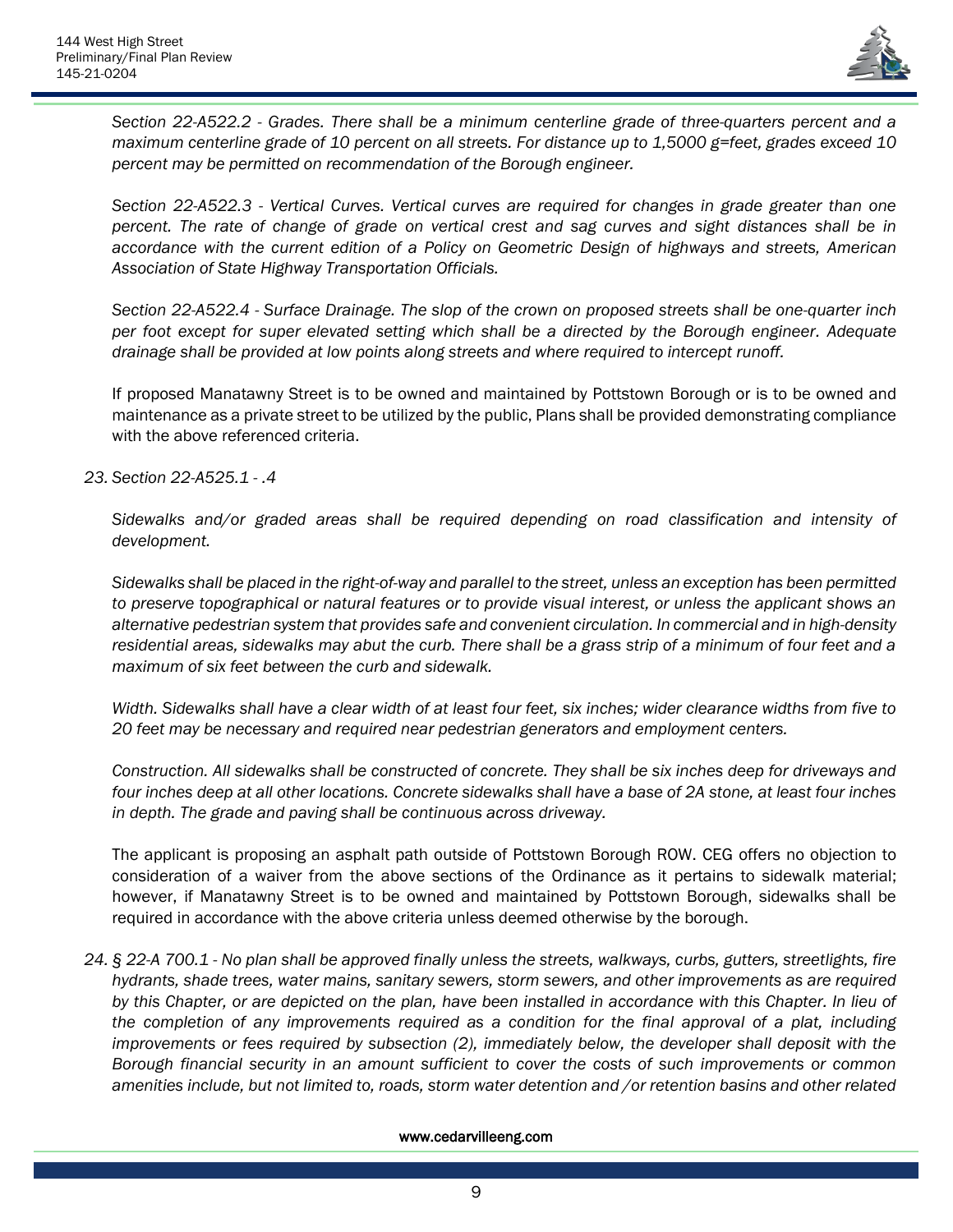

*drainage facilities, recreational facilities, open space improvements, or buffer or screen planting that may be required.*

*Section 22-700.2 – The developer will submit an estimate of the cost of improvements which will be reviewed by the Borough Engineer. If the developer needs more than a year to complete the improvements, the Borough may require more financial security.*

Completion of site improvements or deposit of financial security of an amount acceptable to Borough Council must be provided to the Borough prior to Plan recording. If financial security is to be posted, it shall be incorporated into a Developer's Agreement to be executed prior recording of the Plan. The applicant or applicant's counsel shall contact the Borough Solicitor regarding preparation of the agreement. To determine the amount of financial security, a construction cost estimate of improvements shall be submitted for review and approval. The Applicant's Engineer shall contact the Borough Engineer to confirm the improvements to be included as part of the estimate.

## Chapter 26 Water, Part 2 Stormwater Management:

*25. Section 26-221.4 - For all regulated earth disturbance activities, erosion and sediment control BMPs shall be designed, implemented, operated, and maintained during the regulated earth disturbance activities (e.g., during construction) to meet the purposes and requirements of this Part and to meet all requirements under Title 25 of the Pennsylvania Code and the Clean Streams Law. Various BMPs and their design standards are listed in the Erosion and Sediment Pollution Control Program Manual (E&S Manual), No. 363-2134-008 (April 15, 2000), as amended and updated.*

*Section 26-221.12 – For all regulated activities, SWM BMPs shall be designed, implemented, operated, and maintained to meet the purposes and requirements of this Part and to meet all requirement under Title 25 of the Pennsylvania Code, the Clean Streams Law, and the Stormwater Management Act.*

The following must be addressed:

- The applicant shall provide clarification to the purpose of permeable pavement and whether is being utilized as a stormwater BMP to meet the requirements set forth in the Borough's Stormwater Management Ordinance. If the permeable pavement is being used for a stormwater BMP, the following shall be noted:
	- o An Operation and Maintenance Agreement will be required for all proposed BMPs, shall be executed prior to recording of the Plan, and shall be recorded concurrently with the Plan.
	- $\circ$  An easement must be giving the Borough the right but not the duty to enter the property in the event the BMPs are not being maintained properly. A Blanket Easement may be considered acceptable and must be noted on the Plan which is to be recorded if this is to be proposed.

# Chapter 27 Zoning:

*26. Section 27-A339. Floodway District (FW). In the Floodway District, no development shall be permitted except where the effect of such development on the flood heights is fully offset by accompanying improvements which have been approved by all appropriate local and/or Commonwealth authorities as required above.*

The following shall be noted: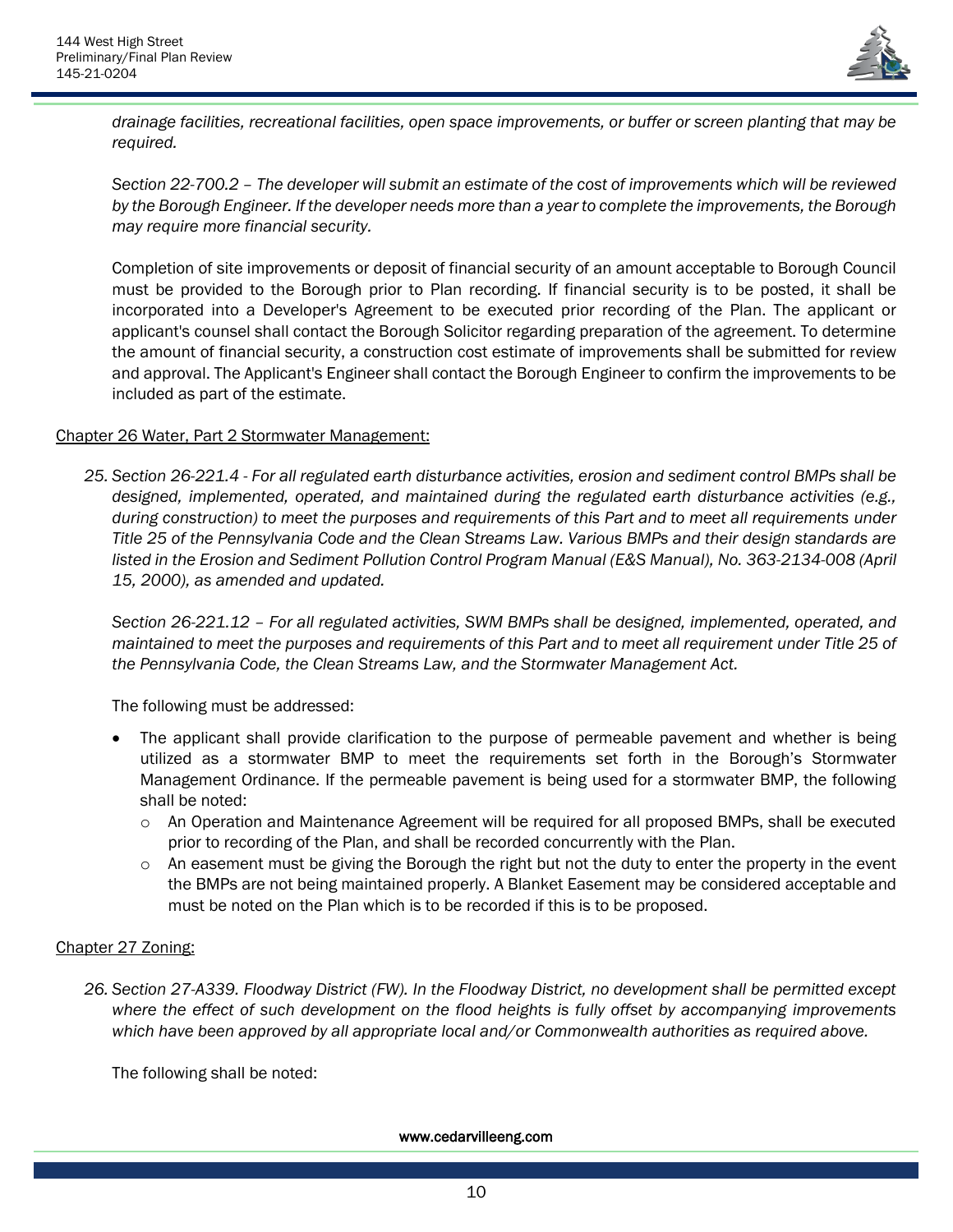

• Supporting Hydraulic and Hydrologic calculations shall be provided to demonstrate compliance with the above referenced Ordinance section.

Applicability of Zoning Relief required shall be subject to the determination of the Pottstown Borough Zoning Officer.

27. *Section 27-601.4.A Number of Spaces.*

| The number of parking spaces required is as follows:                  |                                  |
|-----------------------------------------------------------------------|----------------------------------|
| Type of Use                                                           | <b>Parking Spaces Required</b>   |
| Single-family dwelling, detached or semidetached, 1 bedroom           | 2 spaces                         |
| Single-family townhouse, 1 bedroom                                    | 2 spaces                         |
| Single-family dwelling, detached or semidetached, more than 1 bedroom | 2 spaces                         |
| Single-family townhouse with more than 1 bedroom                      | 2 spaces                         |
| Multiple-family dwelling unit, studio apartment or 1 bedroom          | 2 spaces per dwelling unit       |
| Multiple-family dwelling unit, 2 or more bedrooms                     | 2 spaces per dwelling unit       |
| Multiple-family dwelling units for ages 55 and older                  | 2 spaces per dwelling unit       |
| Commercial, office, and institutional                                 | 3 spaces per 1,000 square feet   |
| <i>Industrial</i>                                                     | 1 space per 1,000 square feet    |
| Warehouse                                                             | 0.25 space per 1,000 square feet |

*A tabulation shall be provided demonstrating that the referenced minimum parking criteria can be complied with after removal of the parking spaces proposed as part of this project.*

# General Comments:

- 28. Plan Sheet SP-1 appears to show an Autoturn analysis of a vehicle making a turning movement from Manatawny Street to the existing paved alley to the rear of North Hall. The movement is incomplete and appears to indicate that this turning movement is not possible. The following shall be addressed:
	- The Autoturn analysis shall utilize an emergency vehicle approved by the Borough Fire Marshal.
	- The turning movements shall be revised to show a full movement and shall clearly demonstrate that the emergency vehicle has the ability to adequately access the alley.
- 29. The note "CONCRETE RETAINING WALL W/ 42" GUARD IN AREAS WHERE THE WALL HEIGHT EXCEEDS 30" is not sufficient. The following shall be shown on the Plans consistent with the structural drawings:
	- Top and Bottom of Wall elevations shall be labeled TW and BW and be shown at approximately 25' intervals and at critical locations.
	- Legend must be added to the Structural Plans for clarification.
	- Footer and drainage elements of retaining walls to be incorporated into the civil drawings.

30. Design certification from a professional Structural Engineer must be provided for the retaining walls.